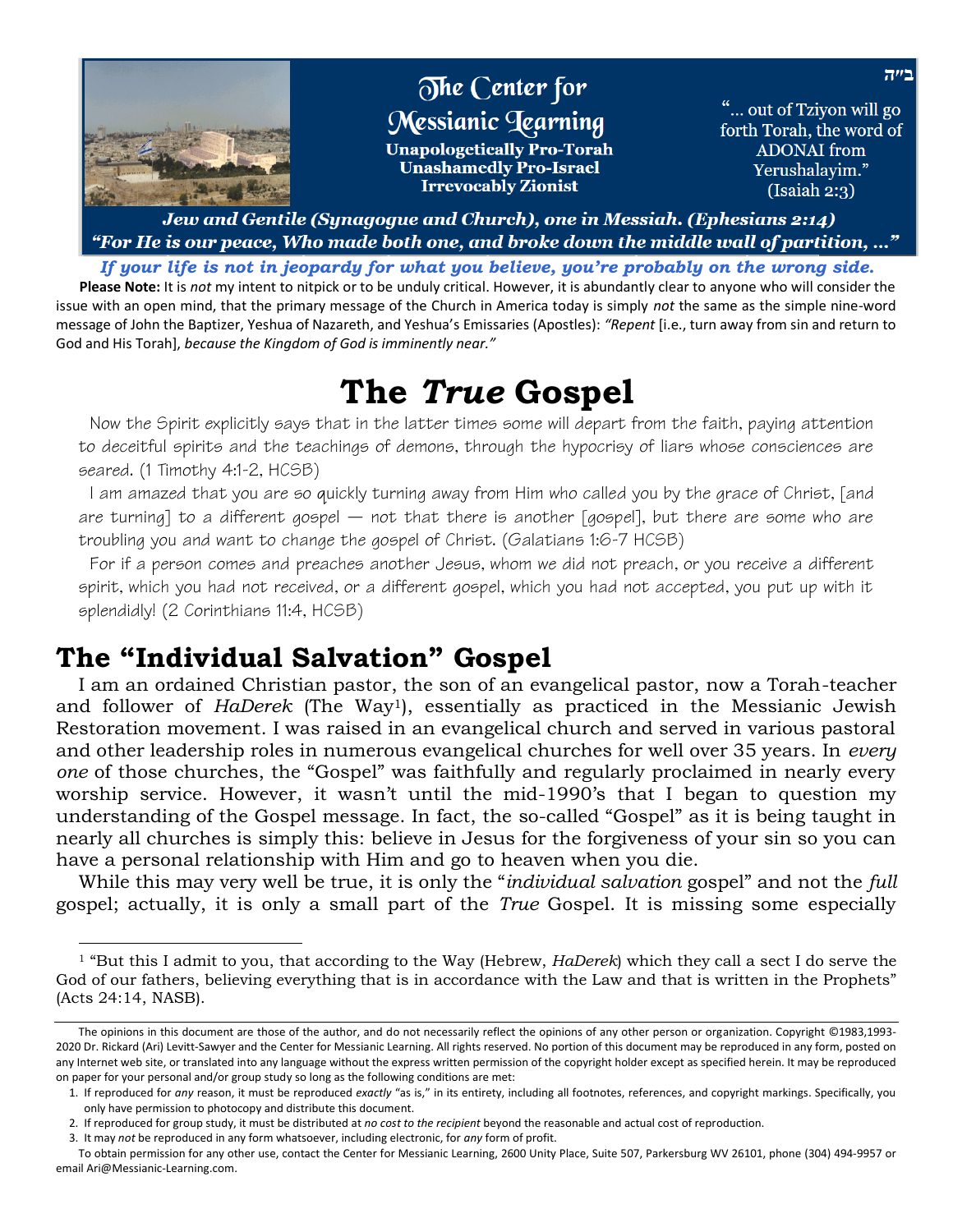#### The *True* Gospel

important parts, like radical repentance, discipleship, redemption from exile, the restoration of Israel, and the Kingdom of Heaven.<sup>2</sup> What this means is that hundreds of millions, perhaps billions, of professing Christians do not know — have never heard — the *True* Gospel message. As Messianic Pastor and Theologian D. Thomas Lancaster points out:

They know parts of it. A piece here. A piece there. But the same anti-Jewish theology that severed Christianity from Judaism in the second century has severed Christians today from the full message of the gospel.

A gospel that does not preach repentance is not the full gospel. A gospel message that does not preach immersion is not a full gospel message. A gospel message that does not preach discipleship to Jesus is not a full gospel message. A gospel message that does not preach the kingship of Jesus, including subjection to his lordship, is not a full gospel message. A gospel message that does not teach the restoration of Israel and of the Jewish people is not a full gospel message. A gospel message that does not teach the coming kingdom of heaven on earth is not a full gospel message. A gospel message that does not teach the physical, literal resurrection of the dead is not a full gospel message.

Ironically, when the gospel is reduced to merely the salvation message, it becomes so neutered that one wonders if it even has the power to save. It calls people to ask Jesus to forgive their sins, but does it call for people to renounce those same sins and surrender their lives to the King? A partial proclamation of the gospel produces partial converts, not disciples. The church is full of lukewarm Christians, neither hot nor cold, who love to sing and worship and go through the religious motions on a Sunday morning but have never experienced lifechanging conversion to which the gospel calls us. They have never really surrendered the authority over their lives to our Master. Does such a gospel save?<sup>3</sup>

So, the question absolutely *must* be asked, how many professing Christians are actually "saved" and how many are going to spend eternity regretting they did not make the effort to find out on their own (since their pastors did not teach them) what the Scriptures *really* say? How many Christian pastors (like I was) who teach only the partial gospel, the "individual salvation gospel," are going to stand before the Master one day and hear Him say to them, "You evil and lazy servant!" (Matthew 25:26)

What is being taught in churches today is simply *not* what Yeshua or *any* of the Apostles taught as "the Gospel." As Lancaster explains, at no place in the four Gospel accounts is it ever recorded that "Yeshua went up on a hill, and He sat down, and began to teach His disciples, 'believe in Me for the forgiveness of your sins, so that you can have a personal relationship with Me and go to heaven when you die.'" Nor is that message *ever* taught by *any* of the Apostles in the entire collection of Apostolic Writings (identified as the "New Testament" in Christian Bibles).

The Church has collectively simply lost sight of what the word "gospel" means. The word *gospel* derives from the Old English *gōd-spell* (rarely *godspel*), meaning "good news" or "glad tidings." The word use in the Christian version of the Apostolic Writings comes from the Greek**EDAYYEAIOV** (euangelion), or "good news." But the term "gospel" is not unique to the Apostolic Writings. In the Tanakh (the Hebrew Bible) the word frequently used by the Prophets is בשר *(basar*). For example:

Get yourself up on a high mountain, O Zion, bearer of good news [basar], Lift up your voice mightily, O Jerusalem, bearer of good news [basar]; Lift it up, do not fear. Say to the cities of Judah, "Here is your God!" (Isaiah 40:9, NAS)

<sup>2</sup> Lancaster, Daniel Thomas. *Elementary Principles: Six Foundational Principles of Ancient Jewish Christianity*. Marshfield, MO: First Fruits of Zion, 2014, p. 25. 1-800-775-4807 www.ffoz.org

<sup>3</sup> Lancaster*.* pp. 25-26.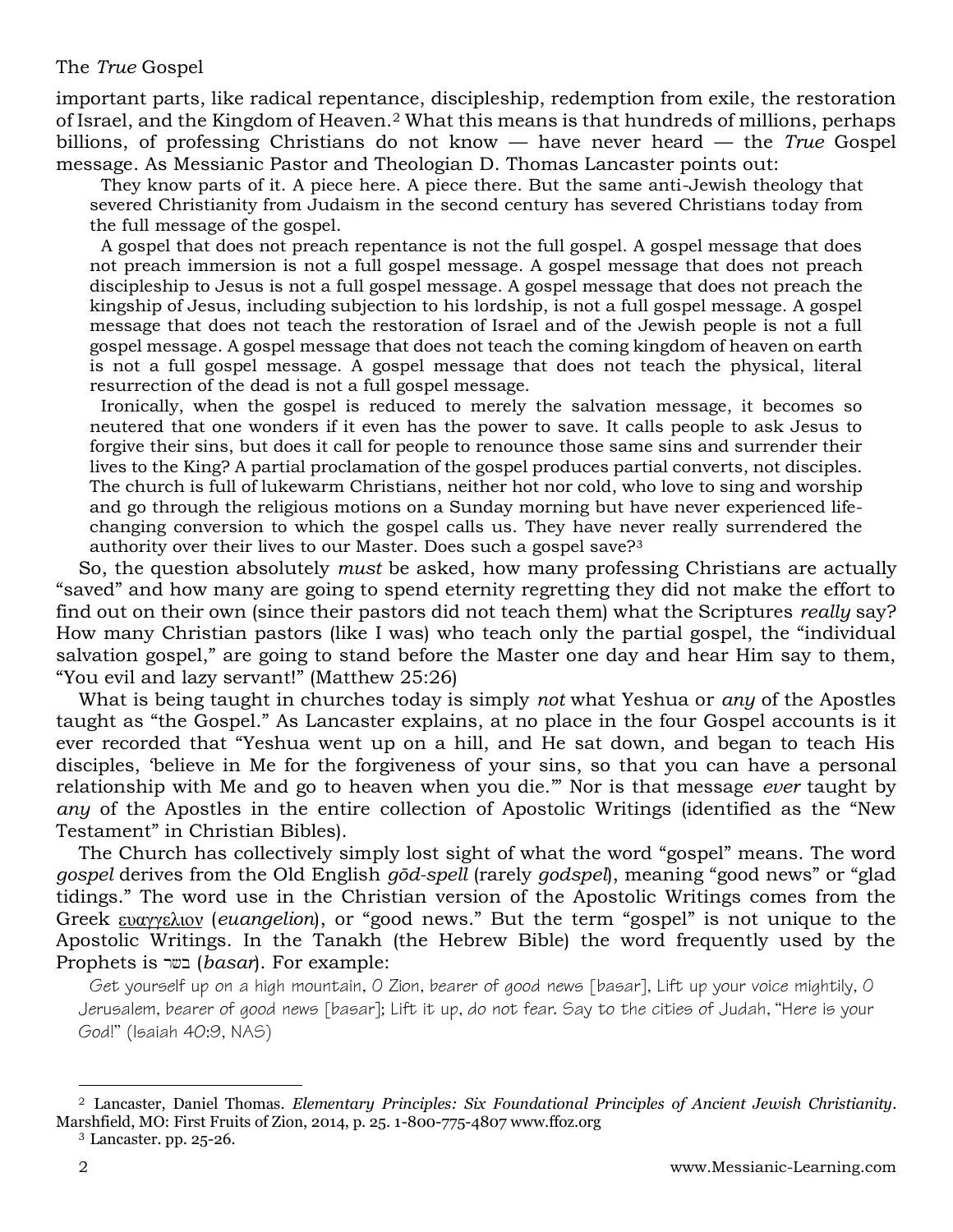Formerly I said to Zion, "Behold, here they are." And to Jerusalem, "I will give a messenger of good news [basar]." (Isaiah 41:27, NAS)

How lovely on the mountains Are the feet of him who brings good news [basar], Who announces peace And brings good news [basar] of happiness, Who announces salvation, And says to Zion, "Your God reigns!" (Isaiah 52:7, NAS)

A multitude of camels will cover you, The young camels of Midian and Ephah; All those from Sheba will come; They will bring gold and frankincense, And will bear good news [basar] of the praises of the Lord. (Isaiah 60:6, NAS)

Behold, on the mountains the feet of him who brings good news [basar], Who announces peace! Celebrate your feasts, O Judah; Pay your vows. For never again will the wicked one pass through you; He is cut off completely. (Nahum 1:15, NAS)

The Spirit of the Lord God is upon me, Because the Lord has anointed me To bring good news [basar] to the afflicted; He has sent me to bind up the brokenhearted, To proclaim liberty to captives And freedom to prisoners; (Isaiah 61:1, NAS)

#### In fact, please notice that Yeshua said that He was *specifically* anointed to "announce the *basar.*"

Now when he went to Natzeret, where he had been brought up, on Shabbat he went to the synagogue as usual. He stood up to read, and he was given the scroll of the prophet Yesha`yahu. Unrolling the scroll, he found the place where it was written, "The Spirit of ADONAI is upon me; therefore, He has anointed me to announce Good News [basar] to the poor; He has sent me to proclaim freedom for the imprisoned and renewed sight for the blind, to release those who have been crushed, to proclaim a year of the favor of ADONAI." After closing the scroll and returning it to the shammash [assistant], he sat down; and the eyes of everyone in the synagogue were fixed on him. He started to speak to them: "Today, as you heard it read, this passage of the Tanakh was fulfilled!" [\(Luke 4:14-37,](http://www.biblestudytools.com/cjb/luke/passage/?q=luke+4:14-37) CJB)

Through the Prophet Yesha'yahu (Isaiah), God promised to send Israel a bearer of good news [*basar*] who would bring His message, "Here is your God!" The "good news" that he was to bring is defined in Isaiah chapters 40 to 66. This prophecy pointed to  $-$  and was begun to be fulfilled in — the ministry of Yochanan the Immerser (John the Baptist) and his nineword sermon that he preached over, and over, and over again: "Repent, for the Kingdom of Heaven is at hand!"

It is unfortunate that the original Hebrew text of most of the Apostolic Writings have been lost to us, because in Greek, the word for "repent" is  $\mu$ *etanoeo*, (*metanoeo*), which means to change one's mind. However, the Jewish people in Israel during the first century, according to the historian Flavius Josephus, ferociously clung to their own language, which was *Hebrew*, not Greek. Yochanan was speaking *Hebrew*, not Greek, and the word he used for "repent" was <u>שנ</u> (*shuwb*), which means to turn around, turn back, return, or restore (as a relationship). If he were admonishing the people to turn back or return, there had to be someone or something to which they were to return. Without someone or something to return to, there was no point in telling them to turn back.

They had wandered away from God and from His Torah! So, the message of John was, "Turn away from sin and return to God and to His Torah, because His kingdom will be appearing at any time now!"

When Yochanan was imprisoned, Yeshua began to preach the same nine-word sermon, which is the Good News (or Gospel) as defined by Isaiah:

From that time Jesus began to preach and say, "Repent, for the Kingdom of Heaven is at hand." (Matthew 4:17, NAS)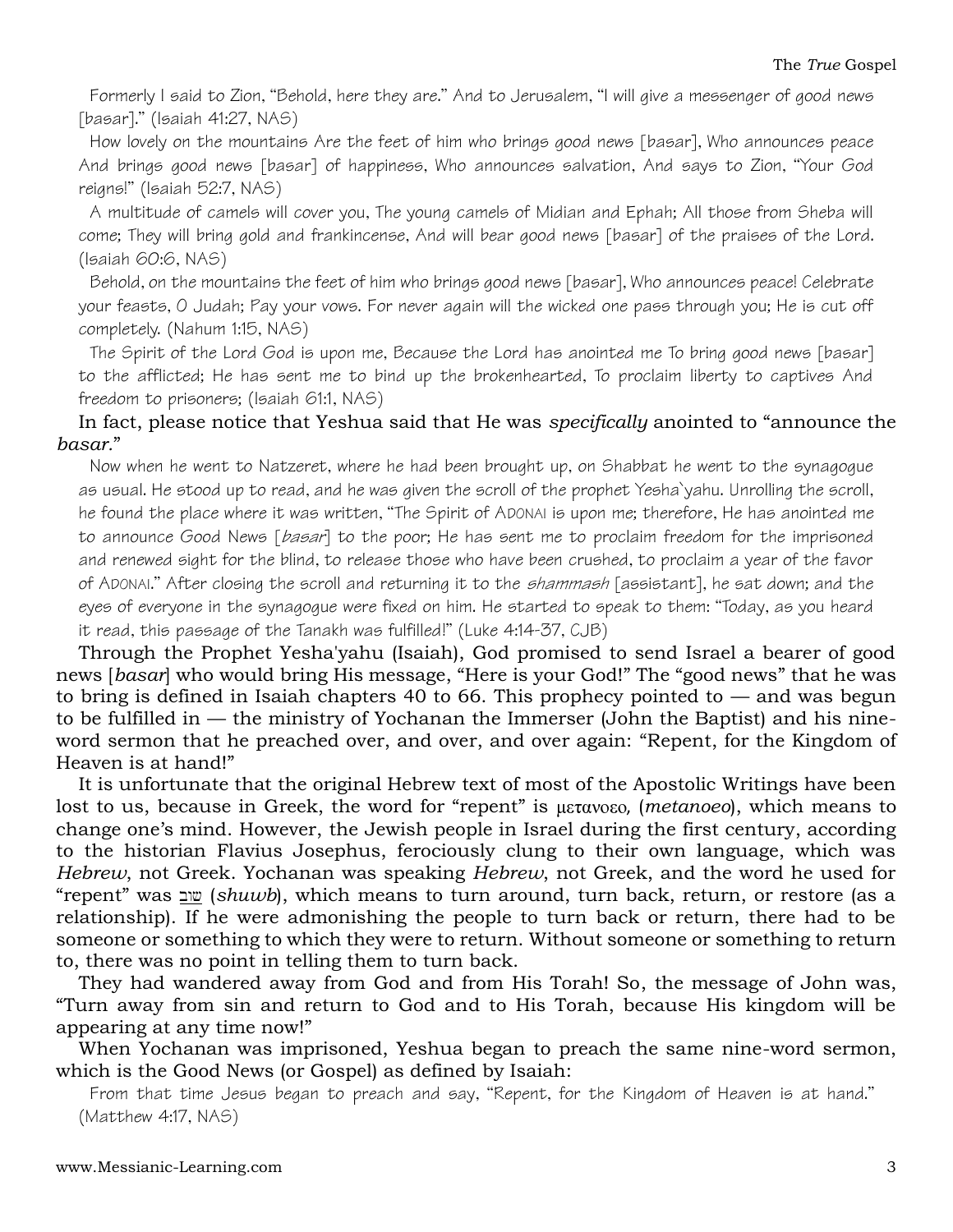#### The *True* Gospel

Jesus was going throughout all Galilee, teaching in their synagogues, and proclaiming the gospel of the kingdom, and healing every kind of disease and every kind of sickness among the people. (Matthew 4:23, NAS)

#### When Yeshua sent His disciples out to preach, He instructed them:

And as you go, preach, saying, "The kingdom of heaven is at hand." (Matthew 10:7, NAS)

He did *not* tell them to present the "four spiritual laws." He did *not* instruct them to ask, "If you were to die tonight, do you know where you would be when you wake up?" He did not tell them to ask, "Are you saved?" He did *not* have them ask people to invite Jesus into their hearts. They had one message, and one message only: *the good news of the Kingdom.*

When His disciples asked Him what would be the sign of His returning, He replied:

This gospel of the kingdom shall be preached in the whole world as a testimony to all the nations, and then the end will come. (Matthew 24:14, NAS)

It is obvious that His intent was for those who follow Him to faithfully continue to preach "the gospel of the kingdom" until His return. The "gospel of the kingdom" is now as it has always been: "Repent (turn back to God and His Torah), for the Kingdom of Heaven [alternately translated as "kingdom of God"] is at hand!"

This "repentance" is clearly a call to turn away from sin and to return to God and obedience to His Torah.<sup>4</sup> His Torah clearly sets forth God's absolute standard of righteousness. As the Creator, He has declared wrong to be wrong and right to be right, and He has the right to the expectation that His creation will submit, not to their own opinion of right and wrong, but to the absolute standard of right and wrong that He has determined.

The True Gospel message assumes that the repentance being called for is a return to God and to Torah! The Gospel and Torah are inseparable! The gospel message automatically assumes the Torah, for without Torah there is nothing to return to!

### **Is "Heaven" for Real?**

The teaching of the Church that that the righteous go to "heaven" when they die has absolutely nothing at all to do with the Kingdom of Heaven (Kingdom of God) as taught by Yeshua and documented in the Apostolic Writings. Because the Church has lost contact with its Hebrew origins, modern Christian teachers are, by and large, unaware that the Scriptures never speak of "heaven" as a place to which the righteous dead are transported.

The writers of *all* the Scriptures had a concept of three "heavens." The "first heaven" speaks of the atmosphere in which the birds fly. The "second heaven" is the created cosmos, all the planets, suns, moons, and galaxies that God has created. Since the Creator must, by definition, exist beyond and outside of that which He has created, the "third heaven" is the realm outside of all created space and time, the dwelling place of HaShem Himself. The Scripture writers had absolutely no concept of "heaven" as it is taught by the Church. There is only the *Olam Hazeh*, the world which now exists, and the *Olam Haba*, the world which is to come, or the re-created "new earth" after "the first heaven and the first earth passed away" [\(Revelation 21:1,](http://www.biblestudytools.com/nas/revelation/21-1.html) NAS).

Those who understand the Hebrew origins of the Church understand that the phrase "Kingdom of Heaven" is a *circumlocution*, a way of speaking about the sovereign kingship of HaShem without referring directly to Him. Since well before the time of Yeshua, Judaism has had a tradition of avoiding direct reference to "the Name that is too sacred to pronounce" for

<sup>4</sup> Obedience to Torah is not "Galatianism" or some onerous thing to be studiously avoided. In the simplest terms, obedience to Torah is to simply love what God loves and to hate what God hates. All else, as they say, is commentary.